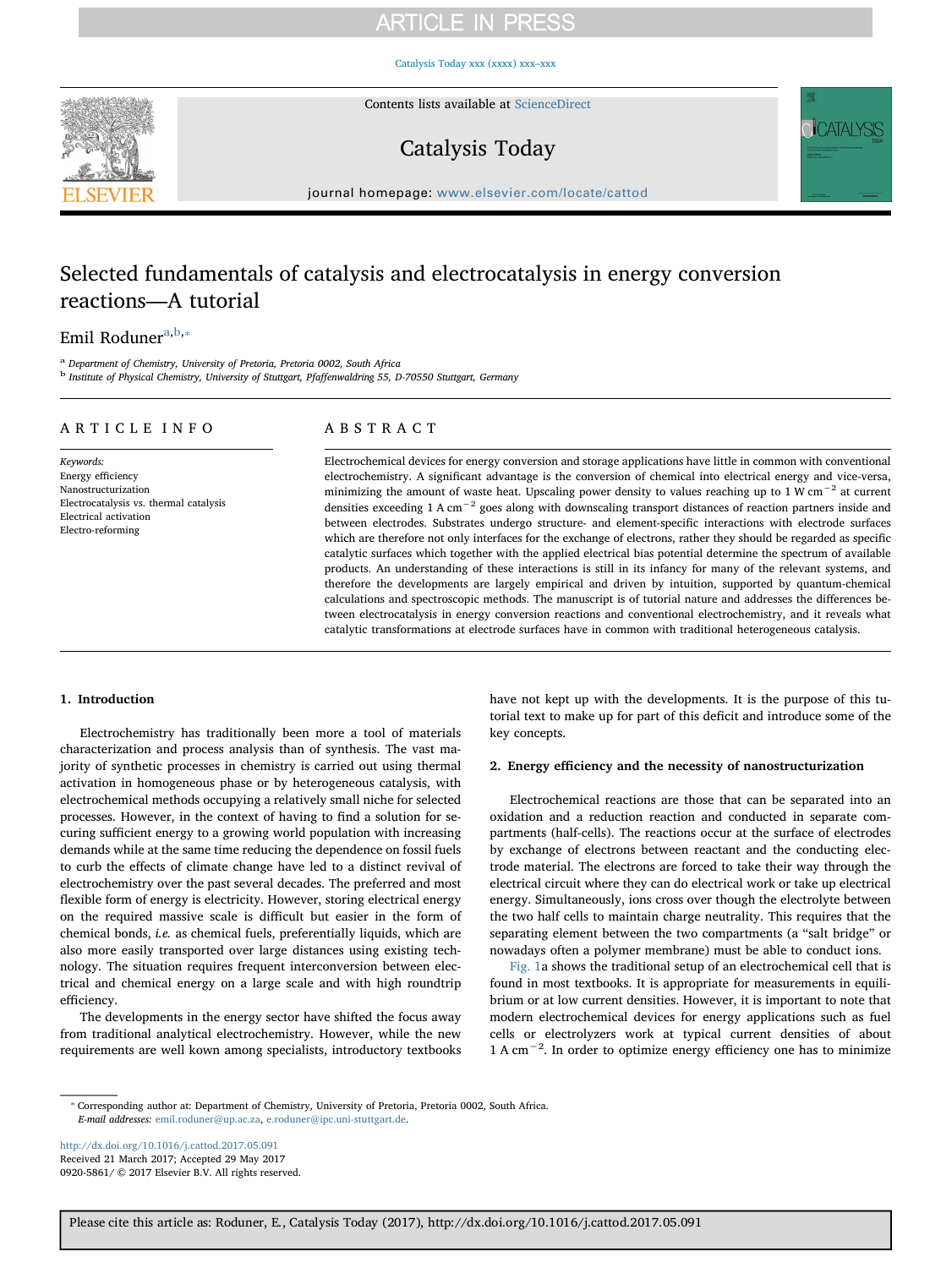## <span id="page-1-0"></span>a) Zn Cu  $\approx$  cm  $SO_4^2$ cathode anode ZnSO, CuSO



#### E. Roduner *Catalysis Today xxx (xxxx) xxx–xxx*

Fig. 1. a) Daniell element in the traditional setup in which anode and cathode are separated by macroscopic distances, typically one to a few centimeters. b) Hydrogen fuel cell where anode and cathode are separated by a polymer-electrolyte membrane with a thickness of typically 50 μm. (color online).

resistive losses, described by Ohm's law:

<span id="page-1-1"></span>
$$
\Delta U = R \cdot i \tag{1}
$$

where  $\Delta U$  is the voltage drop, R is the resistance, and i the current. The power loss is the product of  $\Delta U$  and i, so for the desired large values of i,  $\Delta U$  must be minimal, which obviously requires R to be small. For any given area of parallel electrodes R is proportional to the distance between the electrodes, and this obviously has to be minimized. The key for the success of electrochemical power conversion devices lies in the setup shown in [Fig. 1b](#page-1-0) for a hydrogen fuel cell where anode and cathode are in direct contact with a polyelectrolyte membrane of a thickness of typically 50 μm or even less. For such a setup, the resistive voltage drop at a current density of 1 A cm<sup>-2</sup> is ca. 20 mV, which still corresponds to an efficiency loss of as much as 25% of the available power [\[1\].](#page--1-0) Besides the distance between the electrodes, the resistance inside the electrodes and in the contacts as well as the choice of the electrolyte material are important.

The principle of minimizing energy losses by reducing the diffusion lengths of ions and thus the electrode distance applies to all electrochemical energy conversion devices that are expected to work at high power and thus high current densities, not only fuel cells and electrolyzers but also batteries and supercapacitors. Popular architectures consist of alternate electrode and separator thin foils that are folded to pouch cells or rolled to cylindrical devices. It should be adequate to update introductory textbooks in this respect.

[Fig. 1b](#page-1-0) illustrates another experimental progress towards high power cells. Conventionally, we are used to have the electrodes immersed into ion-conducting liquid (or also solid) electrolytes. These systems need to be stirred to decrease the depleted diffusion layer around the electrode, even if the reactant is a dissolved gas. In contrast, today's polymer electrolyte fuel cells work with anode and cathode compartments filled with hydrogen and oxygen gas, and the electrolyte occupies only the thin separating layer between the electrodes with which it is in close contact. Transport of reactant gases to and of products from the electrode is much more efficient in the gas phase. The electrolyte is kept saturated with water by using humidified gases to ensure efficient ion transport, but care has to be taken to avoid flooding of the porous electrode structure (hydrophobized gas diffusion electrodes) to allow unhindered access of the gases.

From Ohm's law (Eq.  $(1)$ ) it is clear that the voltage loss and therefore also the power loss of an electrochemical cell is directly proportional to the current at which the cell is operated. Therefore, the efficiency of batteries decreases at high currents, i.e. when they are charged or discharged fast. It is simply a consequence of the Second Law of Thermodynamics that waste heat is dissipated under non-equilibrium conditions, but no current flows in equilibrium [\[1\]](#page--1-0).

#### 3. Electrical versus thermal reaction energy

The principal advantage of electrochemistry is that the free energy of reaction,  $\Delta G^{\circ}$ <sub>R</sub>, becomes available in the form of valuable electrical energy instead of being wasted as heat of reaction [\(Fig. 2](#page--1-1), left). For example, the heat of reaction in an explosion of 1 mol  $H_2$  with  $\frac{1}{2}$  mol  $O_2$  to 1 mol of liquid water under standard conditions corresponds to  $\Delta H_{\rm R}^{\circ}$  = -285.8 kJ mol<sup>-1</sup>. Under reversible conditions, a sizable fraction of it,  $\Delta G^{\circ}_{R} = -237.14 \text{ kJ mol}^{-1}$  or 83%, can be converted to electrical energy, represented by a reversible cell potential  $\Delta U^{\circ} = -\Delta G^{\circ}_{R}/$  $nF = 1.23$  V. The reaction can thus be tamed by separating oxidation and reduction in two different compartments.

Perhaps even more interestingly, the reaction can be reversed by application of an external bias voltage  $\Delta U \ge -\Delta G^{\circ}R/nF$ , *n* being the number of electrons transferred according to the reaction stoichiometry. This process, called electrolysis, is conducted in a setup as that shown in [Fig. 1b](#page-1-0), but with more stringent requirements on the stability of the anode catalyst because of the high applied potential of water oxidation,  $\Delta U \geq 1.5$  V. In this way, the highly endergonic water splitting reaction can be conducted at room temperature, yielding the hydrogen separated from the oxygen. Thermal catalysis would require temperatures in excess of 2000 °C, and the products would be obtained as an explosive mixture which in the absence of special measures would immediately react back to water. It is an essential advantage of electrocatalysis that it permits such endothermic reactions to be conducted under mild conditions [\(Fig. 2](#page--1-1), right) and that the products are obtained separated and not as mixtures.

Fiigure 3a depicts how a reaction barrier is overcome by increasing the temperature in reactions conducted thermally by increasing temperature and contrasted in [Fig. 3b](#page--1-2) with the case of electrocatalysis without temperature increase. Higher temperatures might be disfavored because of the reduced stability of involved substrates or catalysts and because of the lower selectivity of reactions towards the desired products.

The rate of reaction is given by transition state theory as

$$
k(\Delta U = 0) = k_0 \exp\left(-\Delta G^{\circ \#}/RT\right) \tag{2}
$$

where the exponential term is a Boltzmann term that gives the fraction of reactants that have sufficient energy to overcome the free energy barrier of activation,  $\Delta G^{\circ \#}$ . In the presence of an applied potential  $\Delta U$ , part of the necessary energy is supplied as electrical energy, αnFΔU, which leads to a modified equation for the rate constant

$$
k(\Delta U) = k_0 \exp \left( \left( -\Delta G^{\circ \#} + \alpha n F \Delta U / RT \right) \right). \tag{3}
$$

The situation with the Boltzmann distribution shifted by αnFΔU is depicted in [Fig. 3](#page--1-2)b. The additional term represents the energy required to transfer  $n = 1$  electrons from the electrode to the product. However,